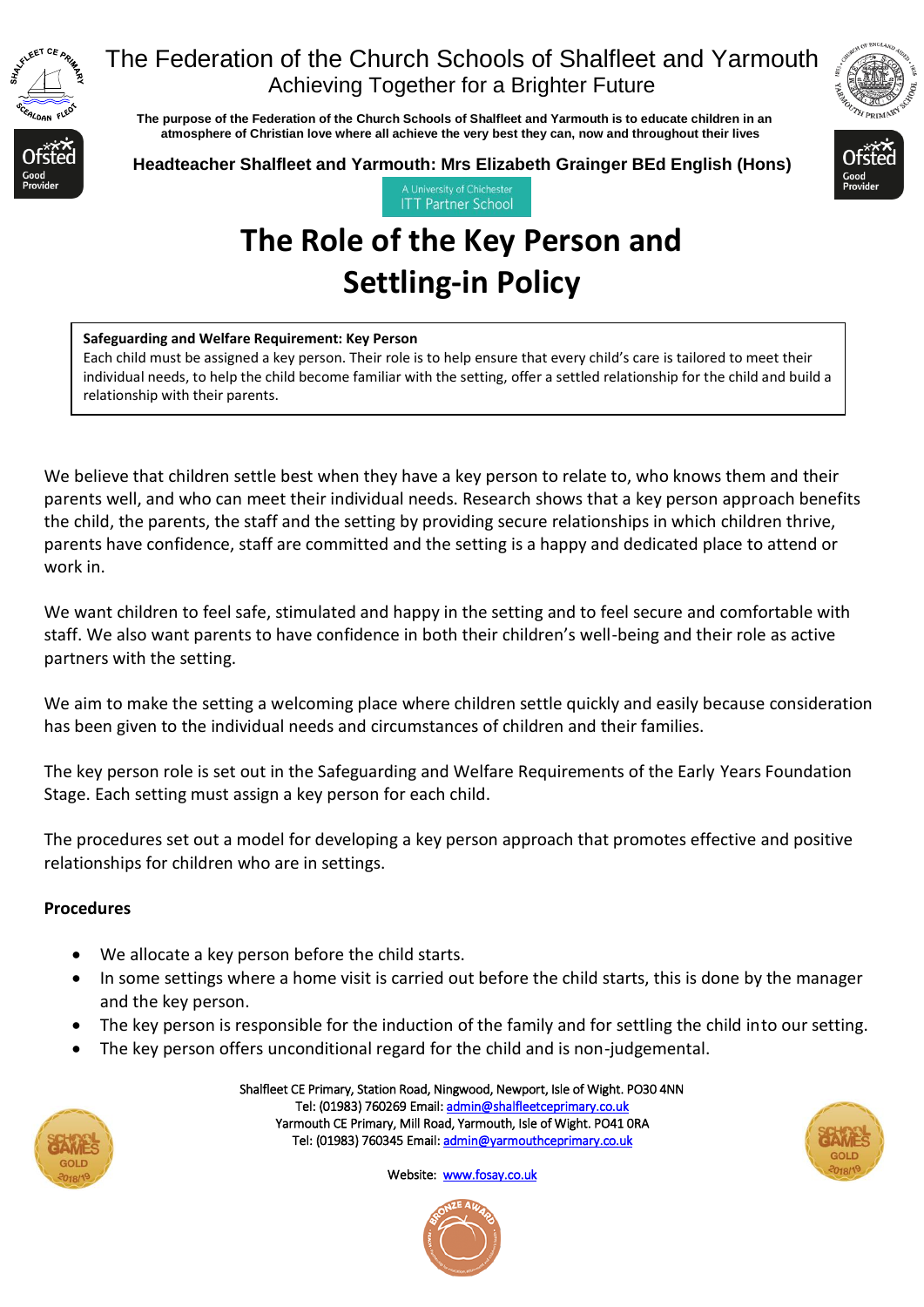

 **The purpose of the Federation of the Church Schools of Shalfleet and Yarmouth is to educate children in an atmosphere of Christian love where all achieve the very best they can, now and throughout their lives** 

#### **Headteacher Shalfleet and Yarmouth: Mrs Elizabeth Grainger BEd English (Hons)**



#### A University of Chicheste **ITT Partner School**

- The key person works with the parents to plan and deliver a personalised plan for the child's wellbeing, care and learning.
- The key person acts as the key contact for the parents and has links with other carers involved with the child, such as a childminder, and co-ordinates the sharing of appropriate information about the child's development with those carers.
- The key person is responsible for developmental records and for sharing information on a regular basis with the child's parents to keep those records up-to-date, reflecting the full picture for the child in our setting and at home.
- The key person encourages positive relationships between children in her/his key group, spending time with them as a group each day.
- We provide a back-up key person so the child and the parents have a key contact in the absence of the child's key person.
- We promote the role of the key person as the child's primary carer in our setting, and as the basis for establishing relationships with other staff and children.

#### *Settling-in*

- Before a child starts to attend the setting, we use a variety of ways to provide his/her parents with information. These include written information (including our prospectus and policies), displays about activities available within the setting, information days and evenings and individual meetings with parents.
- During the half-term before a child is enrolled, we provide opportunities for the child and his/her parents to visit the setting.
- We allocate a key person to each child and his/her family before she/he starts to attend; the key person welcomes and looks after the child and his/her parents at the child's first session and during the settling-in process.
- We may offer a home visit by the person who will be the child's key person, to ensure all relevant information about the child can be made known.
- We use pre-start visits and the first session at which a child attends to explain and complete, with his/her parents, the child's registration records.
- When a child start to attend, we explain the process of settling-in with his/her parents and jointly decide on the best way to help the child to settle into the setting.
- We have an expectation that the parent, carer or close relative, will stay for most of the session during the first week, gradually taking time away from their child, increasing this as and when the child is able to cope.
- Younger children will take longer to settle in, as will children who have not previously spent time away from home. Children who have had a period of absence may also need their parent to be on hand to re-settle them.

Shalfleet CE Primary, Station Road, Ningwood, Newport, Isle of Wight. PO30 4NN Tel: (01983) 760269 Email[: admin@shalfleetceprimary.co.uk](mailto:admin@shalfleetceprimary.co.uk)  Yarmouth CE Primary, Mill Road, Yarmouth, Isle of Wight. PO41 0RA Tel: (01983) 760345 Email: admin@yarmouthceprimary.co.uk



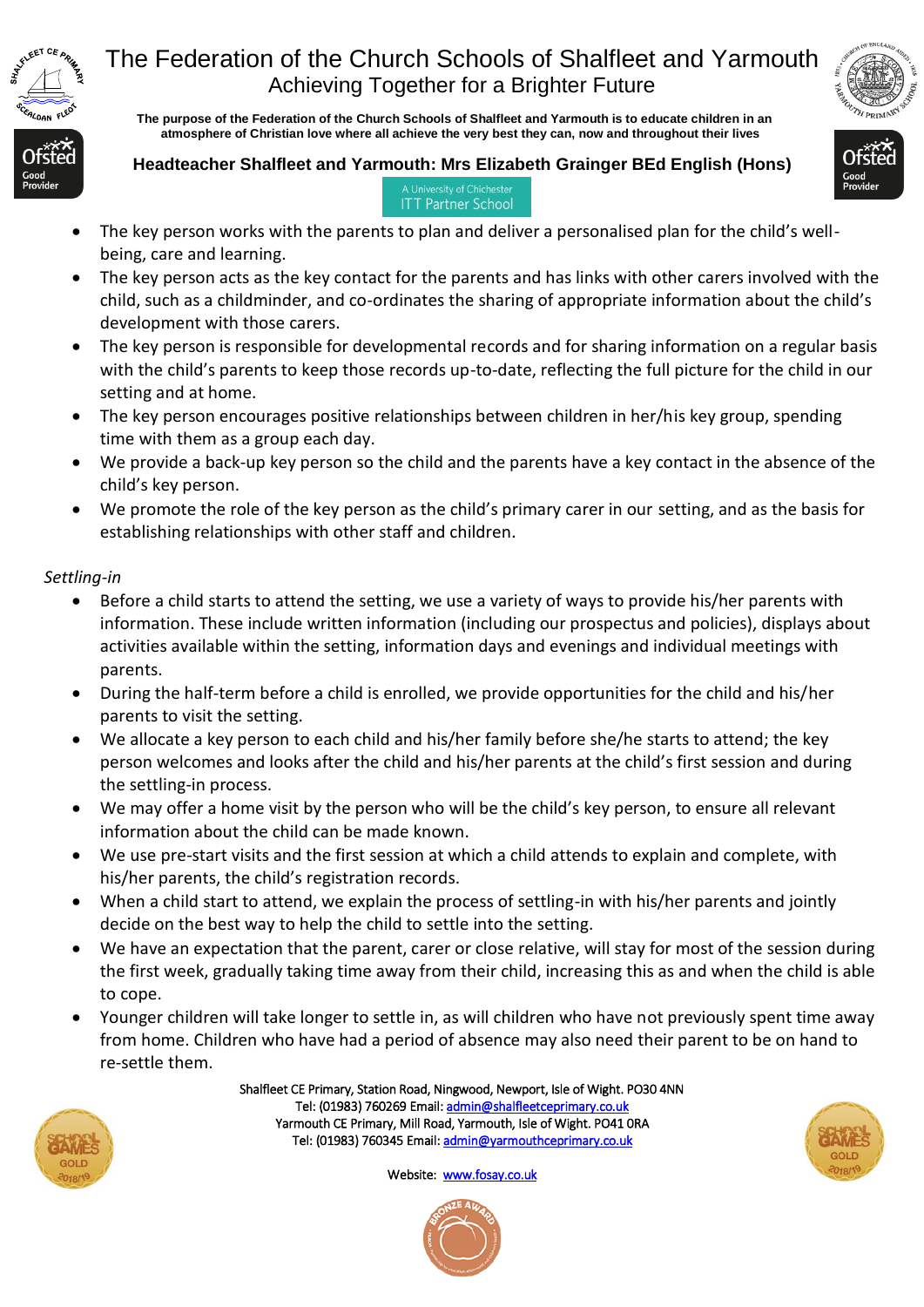

 **The purpose of the Federation of the Church Schools of Shalfleet and Yarmouth is to educate children in an atmosphere of Christian love where all achieve the very best they can, now and throughout their lives** 

### **Headteacher Shalfleet and Yarmouth: Mrs Elizabeth Grainger BEd English (Hons)**



#### A University of Chicheste **ITT Partner School**

- We judge a child to be settled when they have formed a relationship with their key person; for example, the child looks for the key person when he/she arrives, goes to them for comfort, and seems pleased to be with them. The child is also familiar with where things are and is pleased to see other children and participate in activities.
- When parents leave, we ask them to say goodbye to their child and explain that they will be coming back, and when.
- We recognise that some children will settle more readily than others, but that some children who appear to settle rapidly are not ready to be left. We expect that the parent will honour the commitment to stay for at least the first week, or possibly longer, until their child can stay happily without them.
- We do not believe that leaving a child to cry will help them to settle any quicker. We believe that a child's distress will prevent them from learning and gaining the best from the setting.
- We reserve the right not to accept a child into the setting without a parent or carer if the child finds it distressing to be left. This is especially the case with very young children.
- Within the first four to six weeks of starting, we discuss and work with the child's parents to begin to create their child's record of achievement.

### *The progress check at age two*

- The key person carries out the progress check at age two in accordance with any local procedures that are in place and referring to the guidance *A Know How Guide:* The EYFS progress check at age two.
- The progress check aims to review the child's development and ensures that parents have a clear picture of their child's development.
- Within the progress check, the key person will note areas where the child is progressing well and identify areas where progress is less than expected.
- The progress check will describe the actions that will be taken by the setting to address any developmental concerns (including working with other professionals where appropriate) as agreed with the parent(s).
- The key person will plan activities to meet the child's needs within the setting and will support parents to understand the child's needs to order to enhance their development at home.

### **Other useful Pre-school Learning Alliance publications**

- Play if What I Do (2010)
- Statutory Framework for the Early Years Foundation Stage (2012) with supporting documentation.



Shalfleet CE Primary, Station Road, Ningwood, Newport, Isle of Wight. PO30 4NN Tel: (01983) 760269 Email[: admin@shalfleetceprimary.co.uk](mailto:admin@shalfleetceprimary.co.uk)  Yarmouth CE Primary, Mill Road, Yarmouth, Isle of Wight. PO41 0RA Tel: (01983) 760345 Email: admin@yarmouthceprimary.co.uk